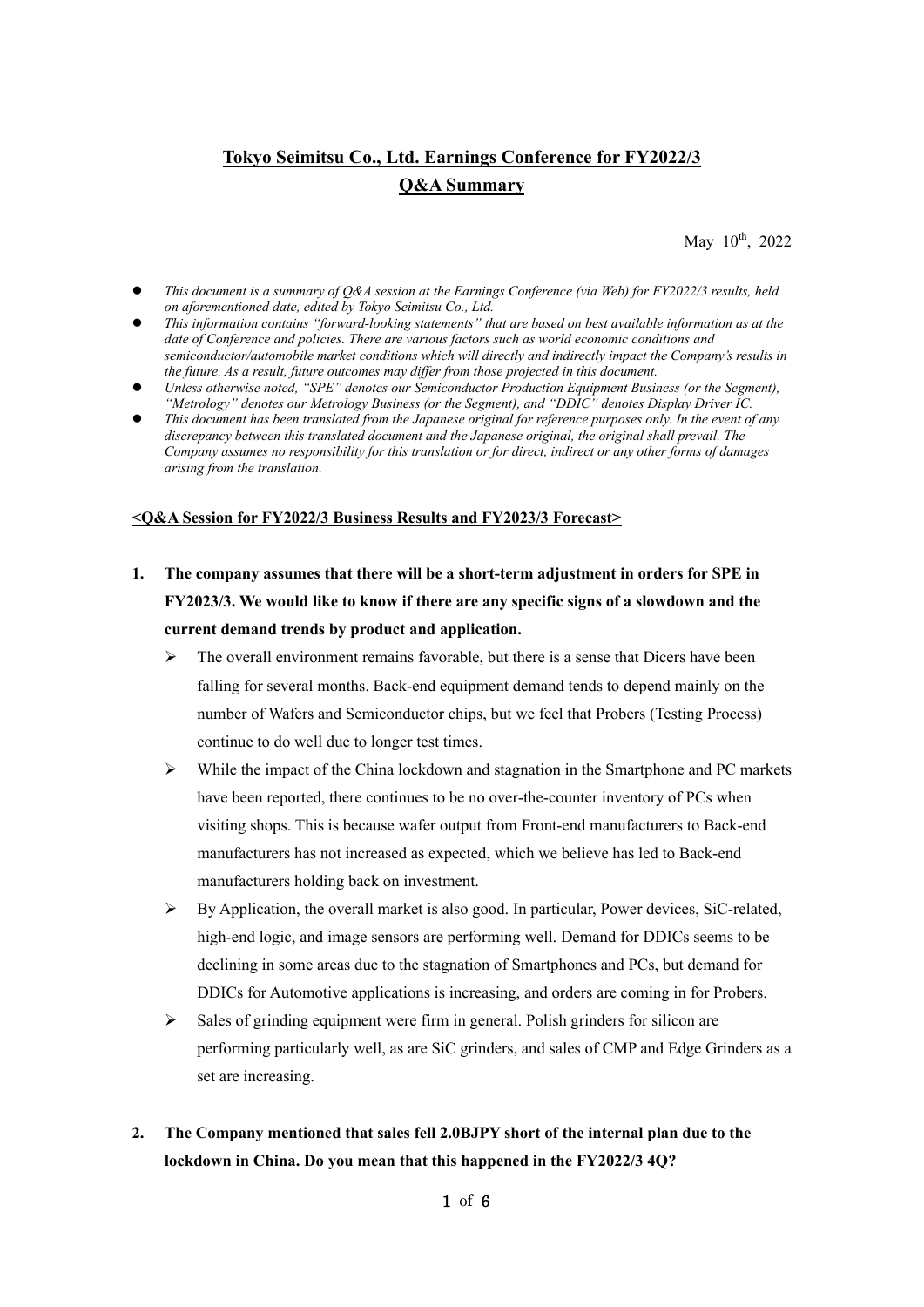Yes, Shanghai was locked down in the latter half of March 2022, and about 2.0BJPY of the projected sales opportunity could not be realized due to the delay in shipment, start-up, and/or customs clearance, or because they were held up at the warehouse.

### **3. Is there any one-off event that affected FY2022/3 4Q SPE Operating Profit?**

 $\triangleright$  Special bonuses were paid to employees, amounting to about less than 1.0BJPY for the Group. Of this amount, about 600 million yen is linked to an increase in SPE expenses.

### **4. What is the current delivery schedule for SPE products?**

 $\triangleright$  The delivery time for 12-inch Probers is approximately 10 months, and 12 months for 8-inch Probers. Delivery time for Dicers has been shortened to about 5 months. Generally, orders for advanced logic products in Europe and the U.S. are being placed a year in advance of delivery.

# **5. What is the current procurement situation for parts and materials, the Company's response measures, and the expected time frame for resolving the situation?**

- $\triangleright$  In both business segments, semiconductor devices are the most difficult to procure, followed by plastic products such as connectors. We are trying to overcome the situation by obtaining stock from the market and changing the design of electrical boards so that we can substitute easily procurable materials. Electrical design engineers are spending man-hours and making considerable design changes.
- $\triangleright$  We believe that we must be prepared for this situation to continue for more than a year. However, since the lockdown in Southeast Asia was the main cause of the tightness in connectors and other plastic products, it is reasonable to assume that the situation will improve once the COVID-19 pandemic is under control.

### 6. **Is there a plan to pass on higher component prices to product prices?**

- $\triangleright$  SPE, in principle, is difficult in this because of highly competitive industry.
- $\triangleright$  We are considering price revisions in the area of Metrology, and we have included some of these in our forecast for FY2023/3.

### **7. What is the current status of the Charge/Discharge testing system business in Metrology?**

- $\triangleright$  We are focusing on the in-house testing business, which has finally reached a level where profits can be recorded.
- $\triangleright$  We are also developing new equipment, which we hope to bring to market by the end of FY2023/3 to generate profits.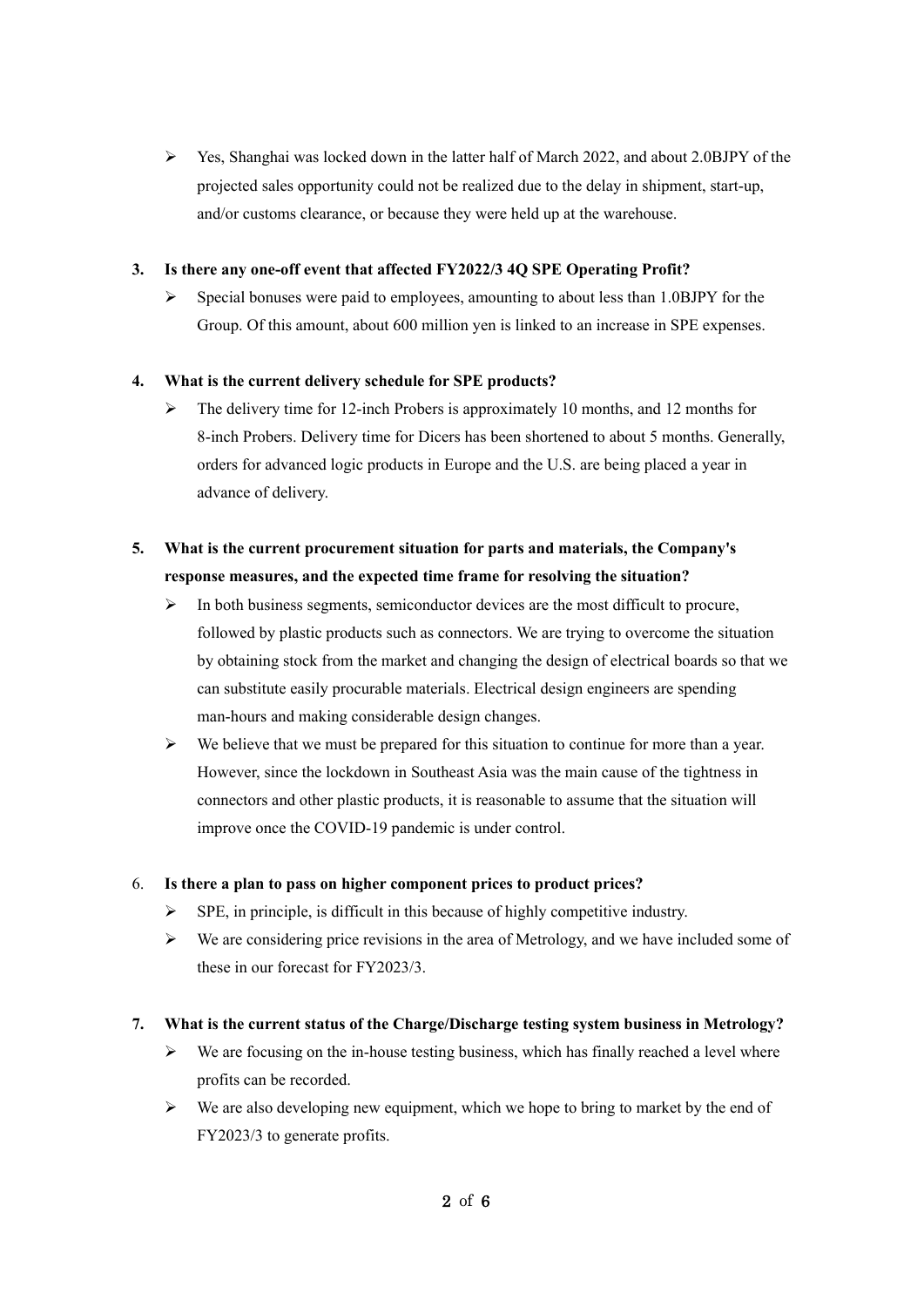- **8. We would like to hear about any variable factors other than the sharp rise in material prices (approximately 2.0BJPY) that may affect your forecast for FY2023/3. Also, can we consider the special bonus for FY2022/3 as a factor that will reduce expenses in FY2023/3?** 
	- $\triangleright$  Other than the sharp rise in material prices, our profit forecast is somewhat conservative, assuming higher logistics costs and the cost of renting an external warehouse to secure production space.
	- $\triangleright$  Although expenses equivalent to special bonuses will decrease, we anticipate decrease profit due to Forex assumptions and increases in R&D expenses, depreciation, exhibition expenses (advertising expenses), and travel and transportation expenses in anticipation of the post COVID-19 pandemic.
	- $\triangleright$  In addition, we estimate an increase in expenses related to recruitment and employee dormitories in connection with the *Hanno* Plant, which will start operations in FY2024/3, as well as sales expenses due to higher sales, which will affect the profit margin.
	- $\triangleright$  Based on the above, we assume increases in expenses of 1.0BJPY, personnel costs of 1.0BJPY, and selling expenses of about 1.0BJPY.

### **9. Please explain the sensitivity to Forex.**

- $\triangleright$  At 1 yen to the dollar, Operating profit will be affected by 80MJPY/FY (JPY depreciation is a gain).
- $\triangleright$  The Forex at the end of the accounting period is applied in the Consolidated financial statements. (End of March: 1US\$=approx. 122JPY)
- The Forex assumption for the FY2023/3 forecast is 1US\$=115JPY.
- $\triangleright$  Of note, the Forex for Consolidation will be changed from the end-of-period rate to the average rate during the period, starting from FY2023/3.

### **10. We would like to confirm the current sales level of SPE consumables.**

- $\triangleright$  Sales of consumables resulted to around 5.0BJPY in FY2022/3, with sales of grinding wheels for grinding products in particular growing; it is expected to be around 7.0BJPY in FY2023/3.
- $\triangleright$  Sales of Edge grinder consumables are currently around 100MJPY/month, and are expected to increase to around 200MJPY/month.
- $\triangleright$  In terms of SiC-related consumables, which consumes a large amount of grinding wheels, is expected to lead to an increase in sales of consumables.
- **11. What are the trends in orders for semiconductor-related industries and what is your view of future profit margins in the Metrology business?** 
	- Orders from the semiconductor-related industry increased in the FY2022/3 3Q and

### 3 of 6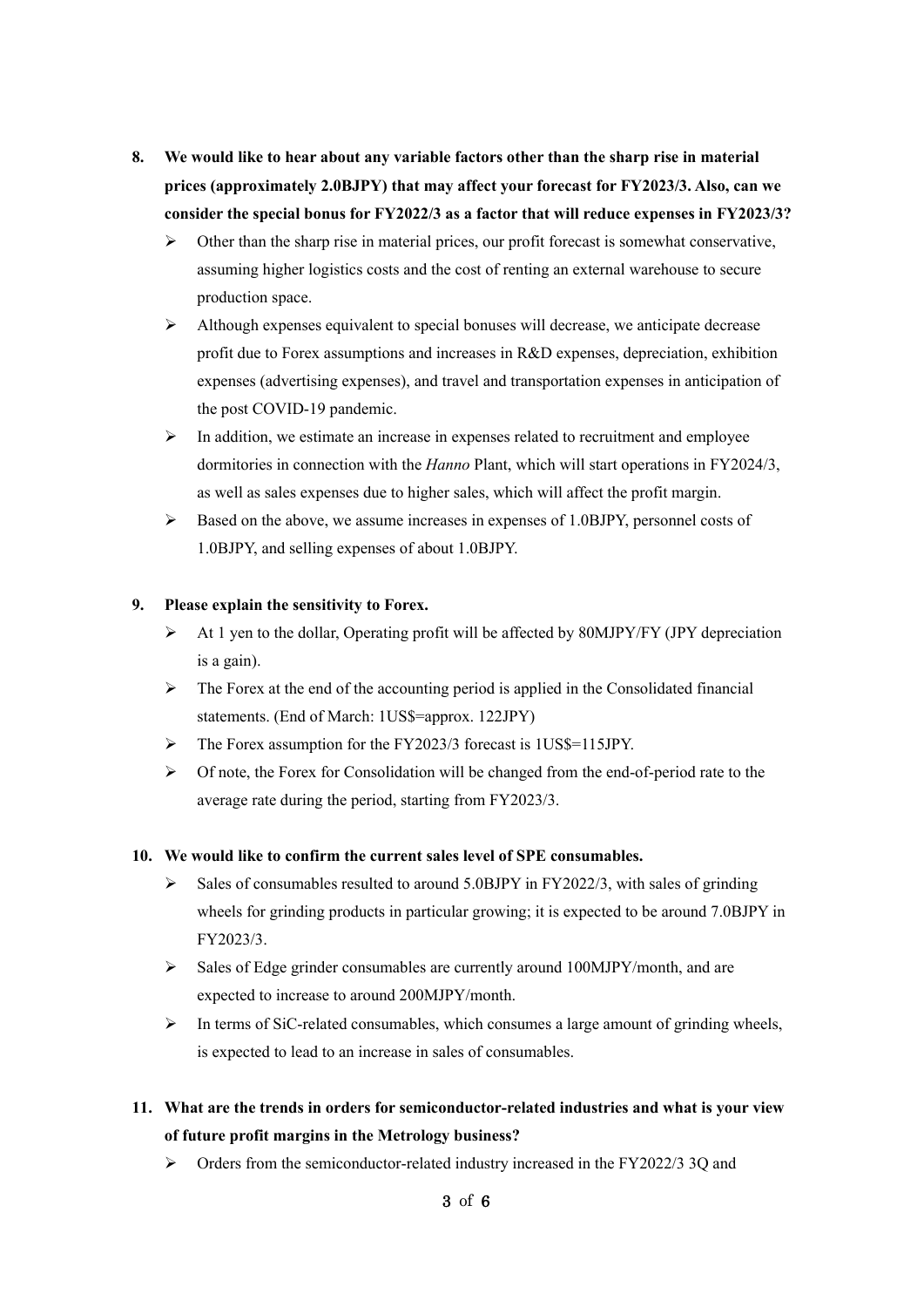declined in the 4Q. This was due to the concentration of orders for subsidy-related projects in the 3Q, and orders for the second half of FY2022/3 as a whole are on an increasing trend. In FY2023/3 and beyond, we will continue to work on market development and increasing the number of potential customers.

 $\triangleright$  Regarding OP margins, after peaking in FY2019/3, market conditions deteriorated and profit margins declined amid the Company invested in business acquisitions, plant construction, and other growth-oriented investments. Currently, the market is on the road to recovery, and through the activities outlined in the new medium-term management targets, we hope to raise both the profit margin and the amount of profit to levels that exceed the previous peak.

#### **<Q&A Session for FY2023/3 – 2025/3 Mid-Term Business Plan Briefing>**

- **12. We would like to confirm the areas that are expected to drive performance in the medium-term management plan for FY2023/3-FY2025/3 and the risks involved in achieving the plan.** 
	- $\triangleright$  Of the sales target of 170.0BJPY, 132.0BJPY is for SPE and 38.0BJPY is for Metrology. As I explained today, we expect drastic growth in the Semiconductor market. In Metrology, we expect business opportunities from the shift to EV (battery measurement), semiconductor market, and a synergy effect with our SPE.
	- $\triangleright$  There are various risks, such as natural disaster risk and geopolitical risk, which are difficult to quantitatively factor in. We believe that we can achieve this level unless unforeseeable risks occur.
- **13. The Company has indicated a CAGR by SPE product, which is the premise for the mid-term business plan. Is this assuming growth above the market average? We would like to hear the factors based on the current market share.** 
	- $\triangleright$  Consumables: We set this figure in anticipation of the development of our proprietary Dicing blades and the large business opportunities for SiC-related consumables.
	- $\triangleright$  Assembly equipment: We assume that we will enter the Ablation Dicer market. We also expect demand for High-rigid Grinders (HRG) for SiC to increase, and demand for slurry-free (less environmentally hazardous) grinding to expand.
	- $\triangleright$  Probers: The company has a reasonable share of the Single-chuck prober market but has fallen behind in the market for Multi-chuck probers for memory. We have been catching up reasonably well, but we would like to further increase our market share.
	- $\triangleright$  The reason for estimating a higher CAGR for Assembly equipment than for Probers is that the company does not have as large a share of the Dicer market as it does for Probers,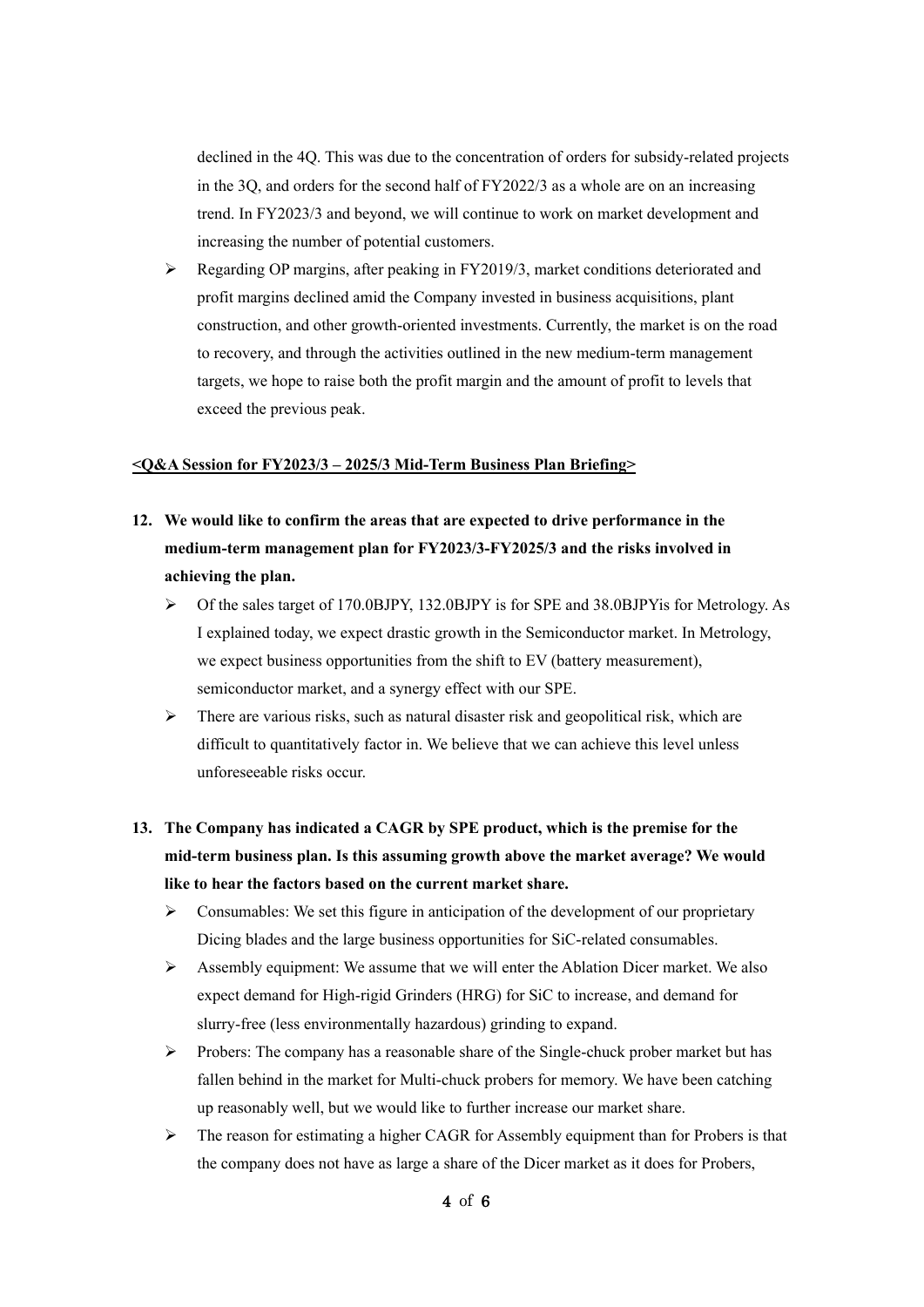which means that it has a large upside, and it is entering the Ablation dicer market.

### **14. What specific processes are you working on for Ablation dicers?**

The market for Low-k film removal processes is large, so we will start with this process. This does not mean that we will enter new applications and processes.

- **15. How do you plan to expand the production scale of consumables for Grinders and introduce external technology to increase sales?** 
	- $\triangleright$  We will consider expanding the scale of production if demand grows more than expected in the future. For the time being, our priority is to secure volume rather than technology.
- **16. The strategy for consumables is "Develop and expand sales matching customer needs". What exactly does this mean?** 
	- $\triangleright$  The performance of Dicing blades varies depending on the material composition. It means that we want to make full use of this know-how to propose optimal blades to our customers.
- **17. In your Mid-term management plan, you state that you will develop various fields of business in the area of measuring instruments. Based on this, it is our understanding that the Company will not only develop measuring instruments but also peripheral technologies. If so, will R&D expenses increase?** 
	- $\triangleright$  With the shift to NEVs, we intend to respond to a wide range of needs, including new demand for surface measuring in addition to dimensional measuring, automation needs, and non-automotive fields. Therefore, the entire Metrology segment will respond to this trend.
	- $\triangleright$  Therefore, it is expected that the level of R&D expenses will rise in the future. In addition to hiring additional personnel, we will flexibly make adjustments according to customer demand and priorities.

# **18. How do you estimate that the demand for measurement per vehicle will change with the shift from ICEs to EVs?**

 $\triangleright$  Although it is difficult to convert on a per-vehicle basis, there is concern that the demand for engine component measurements will shrink due to the shift to EVs. On the other hand, the shift to EVs will lead to an increase in the number of parts that require higher-grade, high-precision measurement, such as motors, shafts, and gears. In addition, the demand for quietness will lead to a shift to surface measuring in addition to dimensional measuring We believe that there are ample opportunities for our metrology business in the EV market.